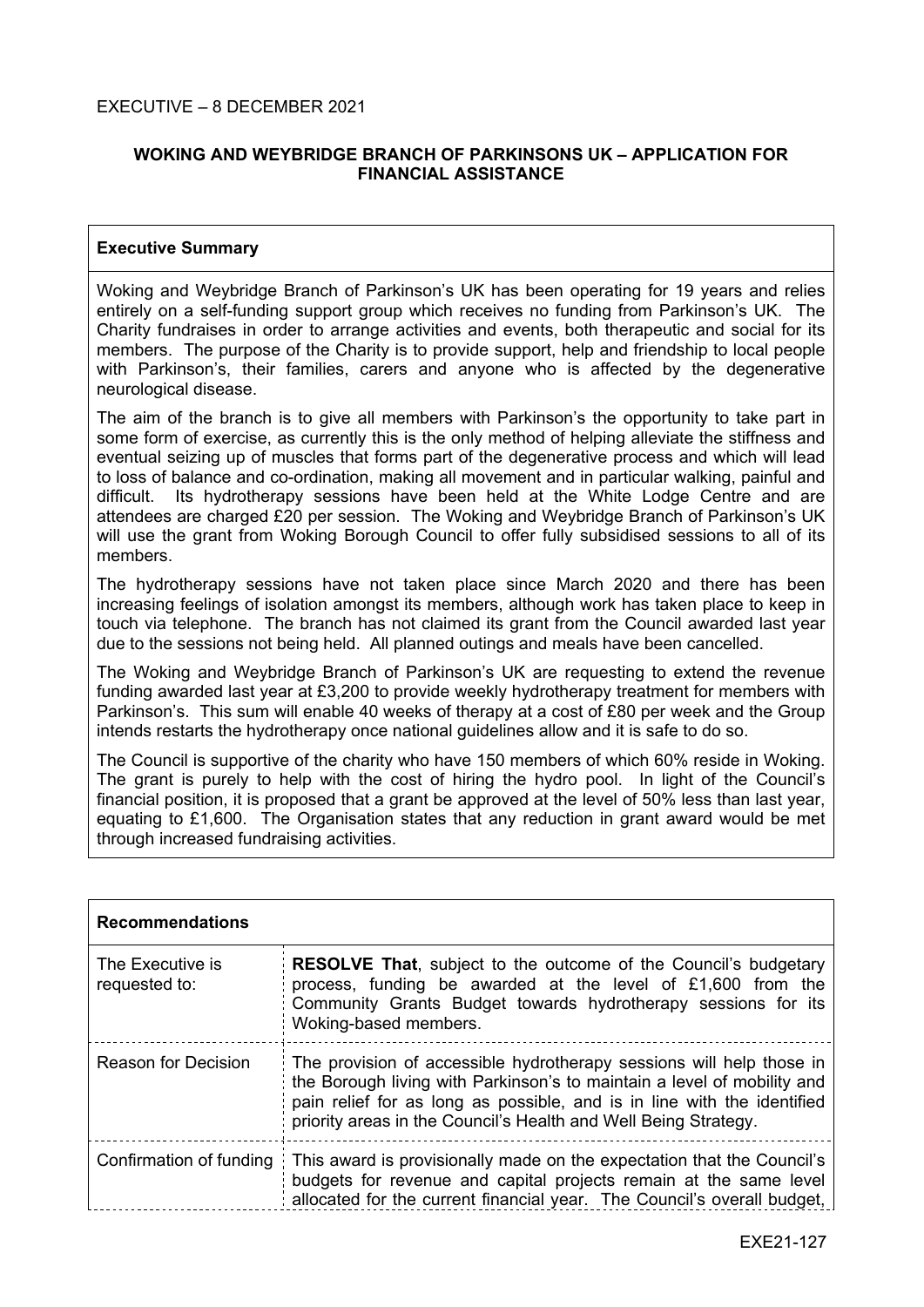|                        | including the sums allocated for community grants, will be determined<br>by Council at its meeting on 10 February 2022. In the event the grant<br>budgets are set at the anticipated levels, confirmation of the Council's<br>support will be sent to successful applicants. Groups should not plan<br>for the 2022/23 funding until this confirmation has been received.                                                                                                                                                                                                                                                                                   |
|------------------------|-------------------------------------------------------------------------------------------------------------------------------------------------------------------------------------------------------------------------------------------------------------------------------------------------------------------------------------------------------------------------------------------------------------------------------------------------------------------------------------------------------------------------------------------------------------------------------------------------------------------------------------------------------------|
| Conditions             | <b>Accounts.</b> The Organisation must submit audited accounts for the<br>year in which the grant is awarded, including an income and<br>expenditure account and balance sheet. Please note that accounts<br>for other years may also be required.                                                                                                                                                                                                                                                                                                                                                                                                          |
|                        | <b>Monitoring Information.</b> The Organisation must submit quarterly<br>monitoring information as a measure of its achievements. Failure to<br>provide details will jeopardise the award. E-mail requests will be sent<br>to the applicant on a quarterly basis.                                                                                                                                                                                                                                                                                                                                                                                           |
|                        | <b>Publicity.</b> Where possible, the Organisation is required to publicise<br>the support received from Woking Borough Council, including on all<br>literature and leaflets produced.                                                                                                                                                                                                                                                                                                                                                                                                                                                                      |
|                        | <b>Payments.</b> Unless exceptional circumstances exist all invoices must<br>be received quarterly with details of the costs incurred and monitoring<br>information for the previous quarter.                                                                                                                                                                                                                                                                                                                                                                                                                                                               |
|                        | <b>Payment Period.</b> Final quarter claims must be made by the second<br>week in March. Unclaimed awards will not be available at a later date<br>unless exceptional circumstances can be demonstrated to the Council<br>before the end of the award year.                                                                                                                                                                                                                                                                                                                                                                                                 |
|                        | Joint Working. WBC expects the Organisation to engage positively<br>on health and wellbeing multi-agency joint work affecting Woking.<br>Groups which refuse may place their Council support at risk, e.g.<br>grant, concessionary rent and other assistance.                                                                                                                                                                                                                                                                                                                                                                                               |
|                        | Homelessness Reduction Act 2017. With the introduction of new<br>legislation from April 2018, the council will expect the support of<br>partner agencies in identifying people at risk of homelessness as early<br>as possible to maximise the opportunities to prevent such. Partner<br>agencies / organisations will be expected to be engaged in joint<br>working arrangements to assist in finding suitable housing and<br>support solutions, and where appropriate to undertake and respond to<br>the new 'duty to refer'. Groups which do not support this new<br>legislation and way of working positively may put their Council support<br>at risk. |
| Performance Indicators | <b>Users.</b> The Organisation to provide a breakdown of the users in the<br>past quarter.<br><b>Activities.</b> The Organisation to provide details of activities and                                                                                                                                                                                                                                                                                                                                                                                                                                                                                      |
|                        | events held during the last quarter.                                                                                                                                                                                                                                                                                                                                                                                                                                                                                                                                                                                                                        |
|                        | <b>Publicity.</b> The Organisation to advise how the Council's support has<br>been publicised over the last quarter.                                                                                                                                                                                                                                                                                                                                                                                                                                                                                                                                        |
|                        | <b>Statement of Use.</b> The Organisation to provide a statement stating<br>the use to which the grant money has been put.                                                                                                                                                                                                                                                                                                                                                                                                                                                                                                                                  |
| <b>Future Support</b>  | The financial pressure on the Council's budgets is expected to<br>continue in the coming years and accordingly the overall level of<br>support available in future years may be reduced. The applicant is<br>therefore to be advised that the award of funding for 2022/23 does not                                                                                                                                                                                                                                                                                                                                                                         |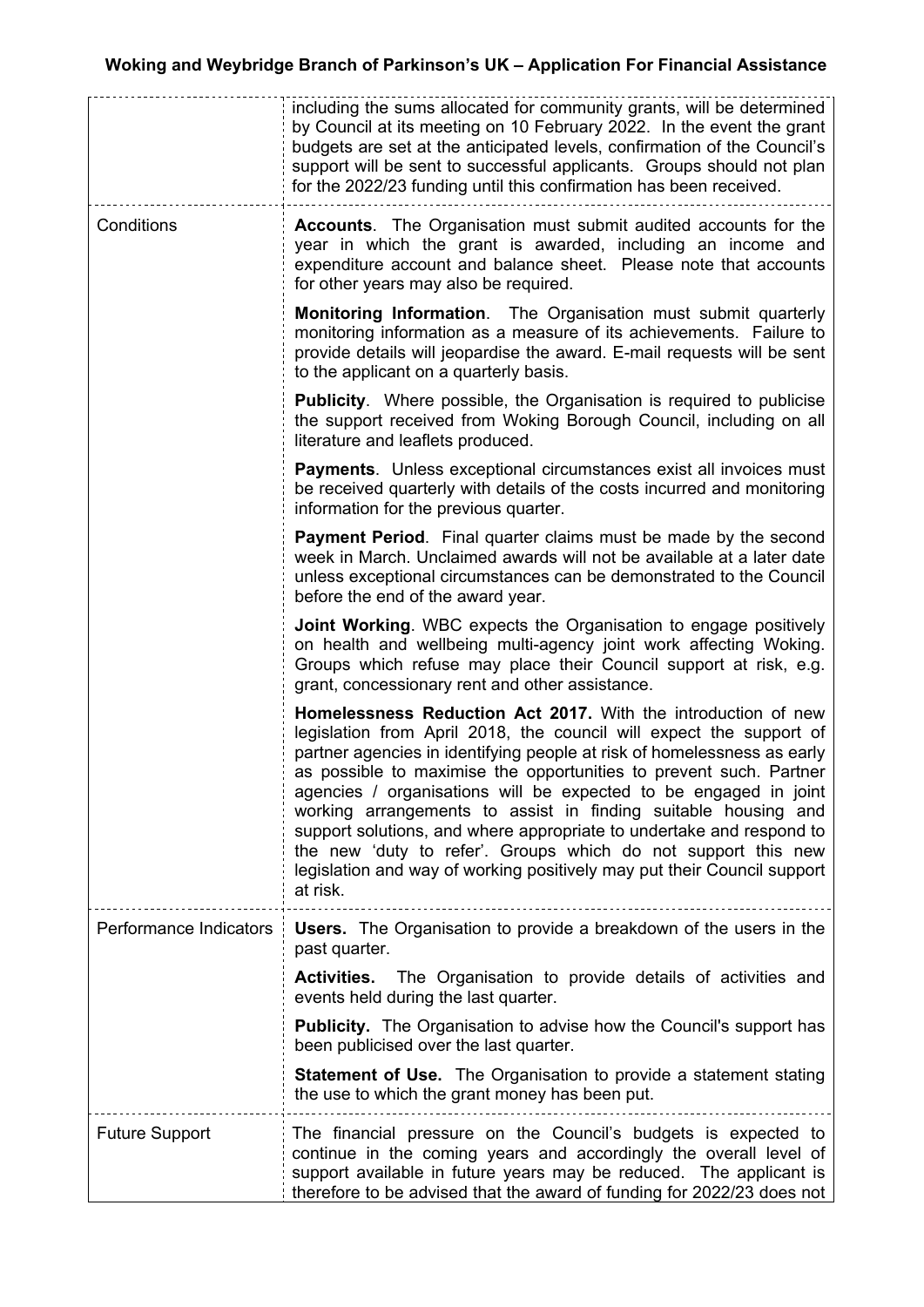| imply that a similar application in 2023/24 would be supported. In<br>particular, it is emphasised that the Council is unlikely to be in a<br>position to award any sums above the 2022/23 levels.                                                                                                                                                                                                                                      |
|-----------------------------------------------------------------------------------------------------------------------------------------------------------------------------------------------------------------------------------------------------------------------------------------------------------------------------------------------------------------------------------------------------------------------------------------|
| In view of this, the applicant is to be advised to ensure that<br>contingency plans for the Group's operations for 2023/24 have been<br>drawn up in the event that the Council is unable to continue its support<br>beyond April 2023. All applicants are strongly recommended to<br>pursue alternative sources of funding and are encouraged to approach<br>Woking Borough Council's Community Support Team for advice and<br>support. |

## **The Executive has authority to determine the above recommendations.**

#### **Background Papers:**

2022/23 Application Form.

#### **Reporting Person:**

Julie Fisher, Chief Executive Extn: 3301, Email: julie.fisher@woking.gov.uk

#### **Contact Person:**

Frank Jeffrey, Head of Democratic Services Extn: 3012, Email: frank.jeffrey@woking.gov.uk

Doug Davern, Democratic Services Officer Extn: 3018, Email: doug.davern@woking.gov.uk

## **Portfolio Holder:**

Cllr Simon Ashall Email: cllrsimon.ashall@woking.gov.uk

#### **Shadow Portfolio Holder:**

Cllr Will Forster Email: cllrwill.forster@woking.gov.uk

## **Date Published:**

30 November 2021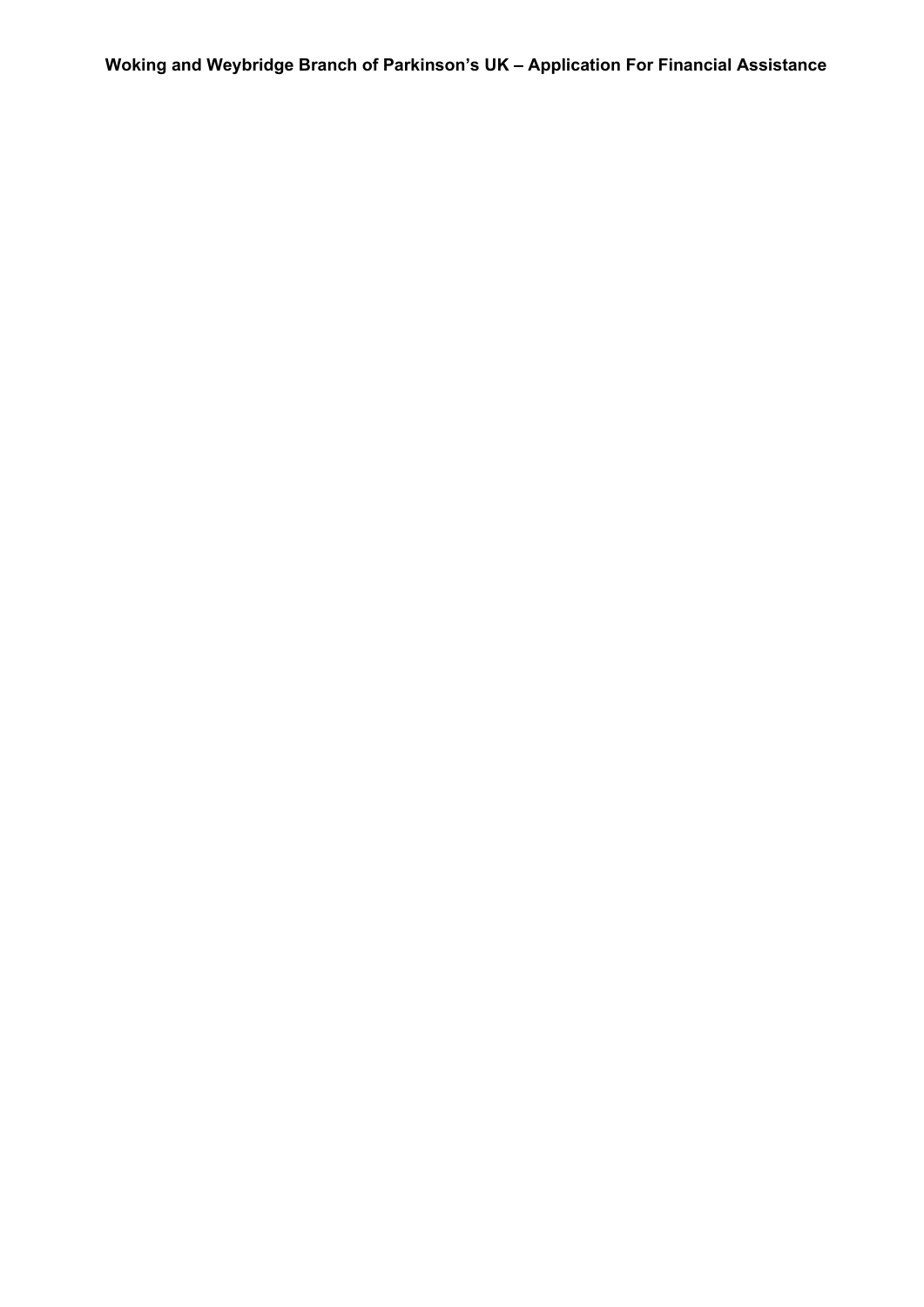| 1.0 Summary of Application |                                                                                                                                                                                                                                                                                                                                                                                                                            |  |  |  |  |
|----------------------------|----------------------------------------------------------------------------------------------------------------------------------------------------------------------------------------------------------------------------------------------------------------------------------------------------------------------------------------------------------------------------------------------------------------------------|--|--|--|--|
| 1.1 Status and Aims        | Parkinson's UK was formed in 1969 under the previous name of the<br>Parkinson's Disease Society. Today it is a dynamic network of expert<br>and social care professionals, volunteers<br>health<br>and<br>staff,<br>researchers. Its work includes:                                                                                                                                                                        |  |  |  |  |
|                            | • influencing and funding ground-breaking research to advance<br>understanding of Parkinson's and improve treatments;                                                                                                                                                                                                                                                                                                      |  |  |  |  |
|                            | • providing expert information and support to assist patients manage<br>the condition;                                                                                                                                                                                                                                                                                                                                     |  |  |  |  |
|                            | • offering support and opportunities to live life to the full for everyone<br>with Parkinson's, their families and carers; and                                                                                                                                                                                                                                                                                             |  |  |  |  |
|                            | • raising awareness, changing perceptions and working<br>in<br>partnership to drive better services.                                                                                                                                                                                                                                                                                                                       |  |  |  |  |
|                            | The Woking and Weybridge Branch of Parkinson's UK has been<br>running for approximately 20 years and aims to provide the necessary<br>exercise classes to help with the Parkinson's member's mobility. This<br>includes speech therapy, seated exercise and hydrotherapy.                                                                                                                                                  |  |  |  |  |
| 1.2 Employees              | None.                                                                                                                                                                                                                                                                                                                                                                                                                      |  |  |  |  |
| 1.3 Volunteers             | 8, whose roles include Chair, Secretary, Treasurer, Fundraiser and<br>Committee members.<br>The Committee members also liaise with<br>venues and organise coach transport for outings.                                                                                                                                                                                                                                     |  |  |  |  |
| 1.4 Clients/Users          | 150, comprising:                                                                                                                                                                                                                                                                                                                                                                                                           |  |  |  |  |
|                            | 69 male                                                                                                                                                                                                                                                                                                                                                                                                                    |  |  |  |  |
|                            | 81 female                                                                                                                                                                                                                                                                                                                                                                                                                  |  |  |  |  |
|                            | 60 disabled                                                                                                                                                                                                                                                                                                                                                                                                                |  |  |  |  |
|                            | 90 resident in Woking                                                                                                                                                                                                                                                                                                                                                                                                      |  |  |  |  |
|                            | 2 aged 19-65                                                                                                                                                                                                                                                                                                                                                                                                               |  |  |  |  |
|                            | 148 aged 65+                                                                                                                                                                                                                                                                                                                                                                                                               |  |  |  |  |
|                            | A small charge is made for outings. Members are provided with a<br>variety of activities and events to make life more bearable for both<br>sufferers and carers.                                                                                                                                                                                                                                                           |  |  |  |  |
| 1.5 Members                | All users are Members. Members are not charged to register with the<br>branch, but are asked to register with Parkinson's UK.                                                                                                                                                                                                                                                                                              |  |  |  |  |
| 1.6 Sum Requested          | $£3,200$ (Revenue)                                                                                                                                                                                                                                                                                                                                                                                                         |  |  |  |  |
| 1.7 Project                | The aim of the branch is to give all members with Parkinson's the<br>opportunity to take part in some form of exercise, as currently this is<br>the only method of helping alleviate the stiffness and eventual seizing<br>up of muscles that forms part of the degenerative process and which<br>will lead to loss of balance and co-ordination, making all movement<br>and in particular walking, painful and difficult. |  |  |  |  |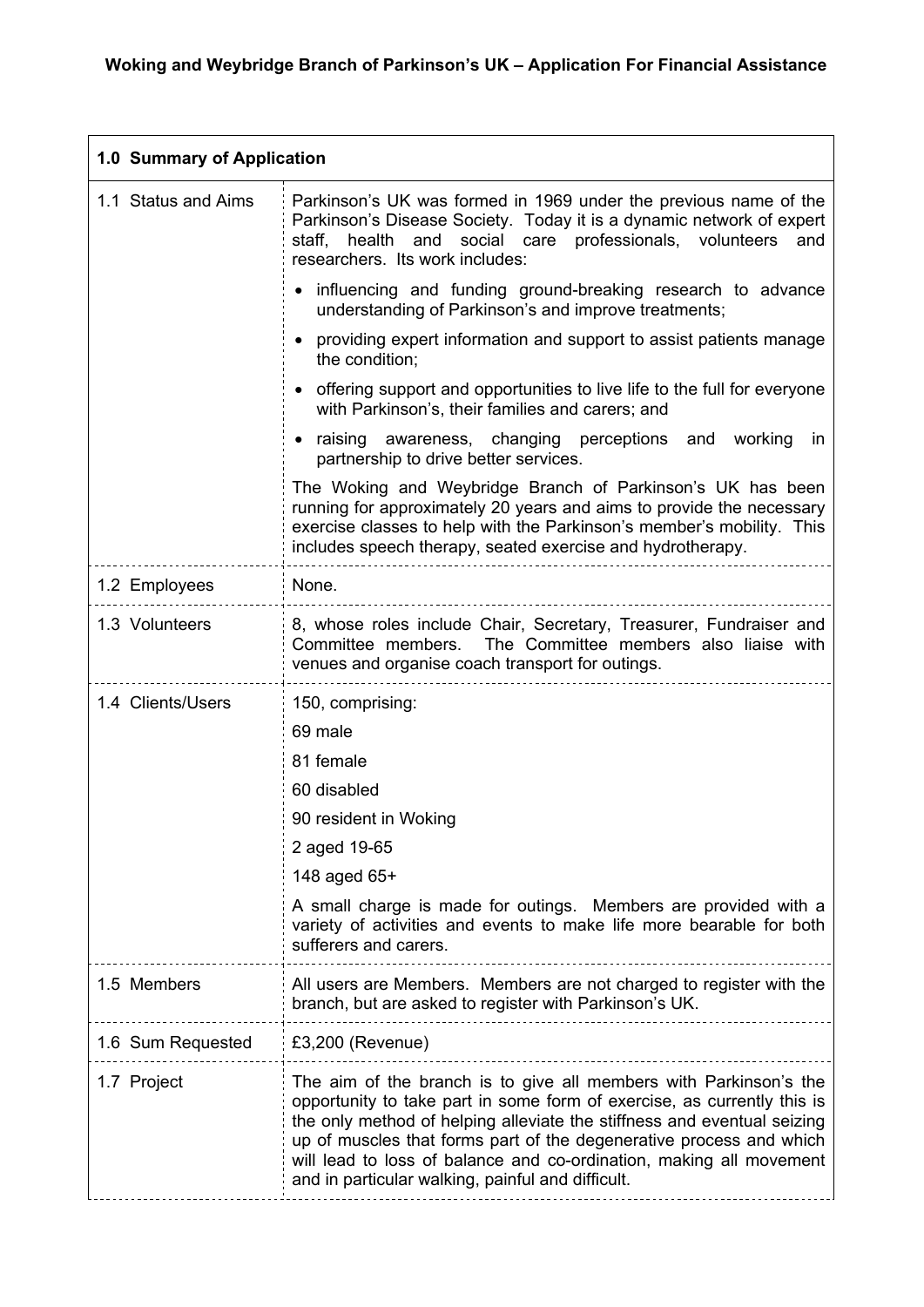|                       | The Woking and Weybridge Branch of Parkinson's UK are requesting<br>the sum of £3,200 to provide weekly hydrotherapy treatment for<br>members with Parkinson's. Hydrotherapy takes place every Monday<br>morning at White Lodge in Chertsey. There are four places available<br>each week at a cost of £20 per person per week.                                                                              |  |
|-----------------------|--------------------------------------------------------------------------------------------------------------------------------------------------------------------------------------------------------------------------------------------------------------------------------------------------------------------------------------------------------------------------------------------------------------|--|
| 1.8 Cost breakdown:   | 40 weeks of hydrotherapy will cost £80 per week, totalling £3,200.                                                                                                                                                                                                                                                                                                                                           |  |
| 1.9 Community Benefit | Research has proved that all forms of exercise are essential to aid<br>mobility for those with Parkinson's, as without, muscles will seize up.<br>Hydrotherapy is especially beneficial due to the buoyancy provided by<br>warm water.                                                                                                                                                                       |  |
|                       | The provision of accessible hydrotherapy sessions will help those<br>living with Parkinson's to maintain a level of mobility and pain relief for<br>as long as possible, this will impact on the level of independence that<br>members can maintain.                                                                                                                                                         |  |
| 1.10 Covid-19 Impact  | The hydrotherapy sessions have not taken place since March 2020<br>and there has been increasing feelings of isolation amongst its<br>members, although attempts have been made to keep in touch via<br>telephone. The branch did not claim its grant from the Council<br>awarded last year due to the sessions not being held. All planned<br>outings and meals were cancelled during the lockdown periods. |  |

| 2.0 Financial Background                |                                                                                                                                                                                                                                            |  |
|-----------------------------------------|--------------------------------------------------------------------------------------------------------------------------------------------------------------------------------------------------------------------------------------------|--|
| 2.1 Budget                              | At the time of the application, the Group held $£41,590$ in the bank.<br>The sum of £414 is ringfenced for bereavement disbursements and<br>£1,950 is reserved as funds collected from members for trips<br>postponed due to the pandemic. |  |
|                                         | The Group has submitted a budget for 2022/23 which shows an<br>anticipated income of £25,525 against an anticipated expenditure of<br>£38,196, resulting in an anticipated deficit of £12,671.                                             |  |
| 2.2 Accounts                            | The Group has submitted accounts for 2020 which show an income of<br>£12,245 against expenditure of £14,190, resulting in a deficit of<br>£1,945. The sum of £37,326 was carried forward at the end of the<br>2020/21 year.                |  |
| 2.3 Support over the<br>past five years | $2021/22 - £3,200$<br>$2020/21 - £3,000$<br>$2019/20 - £3,000$<br>$2018/19 - £3,000$                                                                                                                                                       |  |

| 3.0 Assessment of Application |                                      |      |
|-------------------------------|--------------------------------------|------|
| 3.1 Key Information           | Constitution<br>$\circ$              | Yes  |
|                               | <b>Registered Charity</b><br>$\circ$ | Yes  |
|                               | VAT Registered<br>$\circ$            | : No |